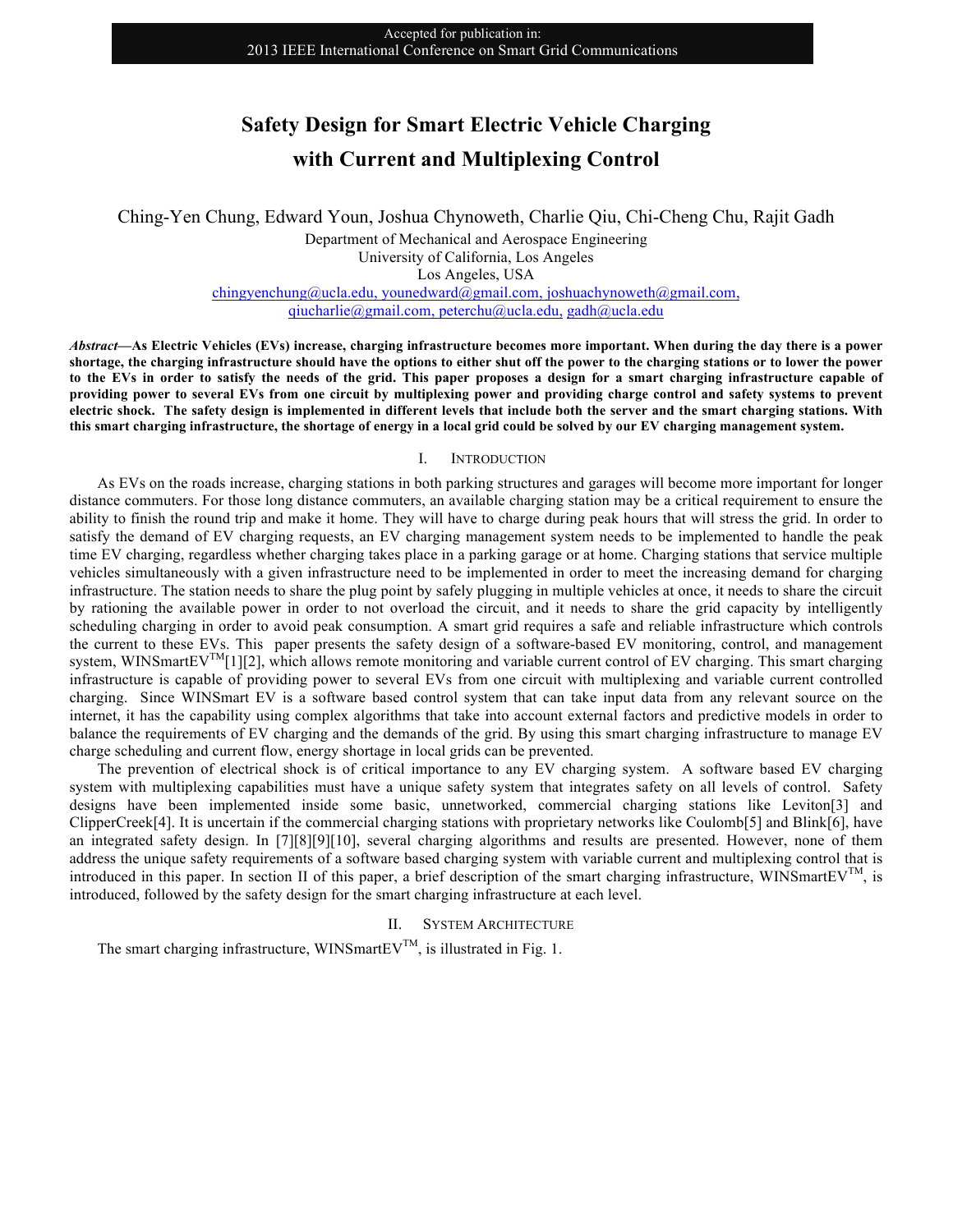

Figure 1. WINSmart $EV^{TM}$  Infrastructure

The Station Controller and Data Collector with the EV database sends commands to the charging station to control the charging while gathering and accumulating all the power information. The server sends the commands to the charging station through the multiple protocol gateways with 3G communication. 3G communication is required due to its flexibility and accessibility to be everywhere as long as the cellular signal exists, especially where wired or WiFi communication is unavailable. Based on user preference and the local power capacity, efficient control schemes will be executed by sending commands to the charging station through a multiple protocol gateway. Inside the charging box there are a gateway, 4 meters, 4 safety relays, and a control unit. The detail schematics of a four-channel metering system are shown in Fig. 2. Since the National Institute of Standards and Technology (NIST) has announced the first draft of the framework and roadmap to coordinate the interoperability and standards for the smart grid[11], in which ZigBee is specified for its low power and mesh network capabilities, ZigBee has been adopted in our system. Because a number of the control devices in each charge box can communicate using ZigBee mesh network capabilities, the charging boxes can communicate with each other. Therefore, only one gateway is required in each localized area to access the internet.



Figure 2. Schematics of metering system

The relays of each channel can be turned on/off by the web server, the control unit of the charging station, or the GFCI circuit of the charging station. Fig. 3 shows the realization of the four-channel smart charging box.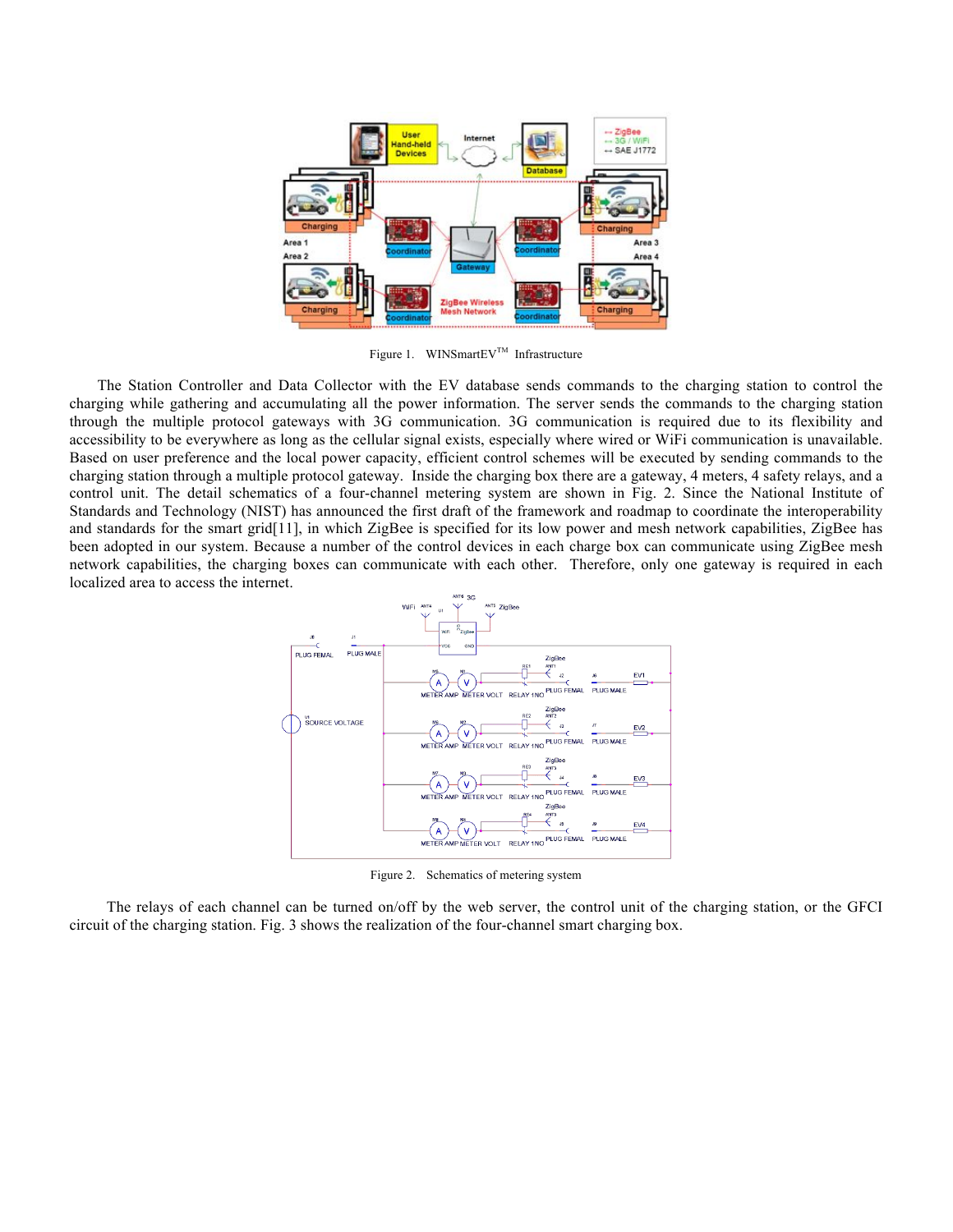

Figure 3. Realization of 4 channel smart charging box

To safely control EV charging, the safety design should be distributed to every level of the system, from the top level to the bottom level, including the web service and the control unit of the charging station. In case of emergency, the charging can be turned off at every level. The detailed safety design will be depicted in the following sections.

# *A. Safety design in Web based EV charging control system*

There are four major software components in the web based EV charging control system including: Database, Station Controller and Data Collector, System Monitoring and Control Center, and User Control Center. When exceptional conditions occur, the station controller detects the abnormal status and automatically stops EVs from charging. For example, if the EV ignores the charging stations pilot signal and uses more power than the charging station allotted to it, the station controller can remotely stop the EV from charging. The system administrator can manually control the charging stations through the Monitoring and Control Center as shown in Fig. 4. The authorized user can stop charging via mobile device through the user control center as shown in Fig. 5.



Figure 4. Screen shot of Monitoring and Control Center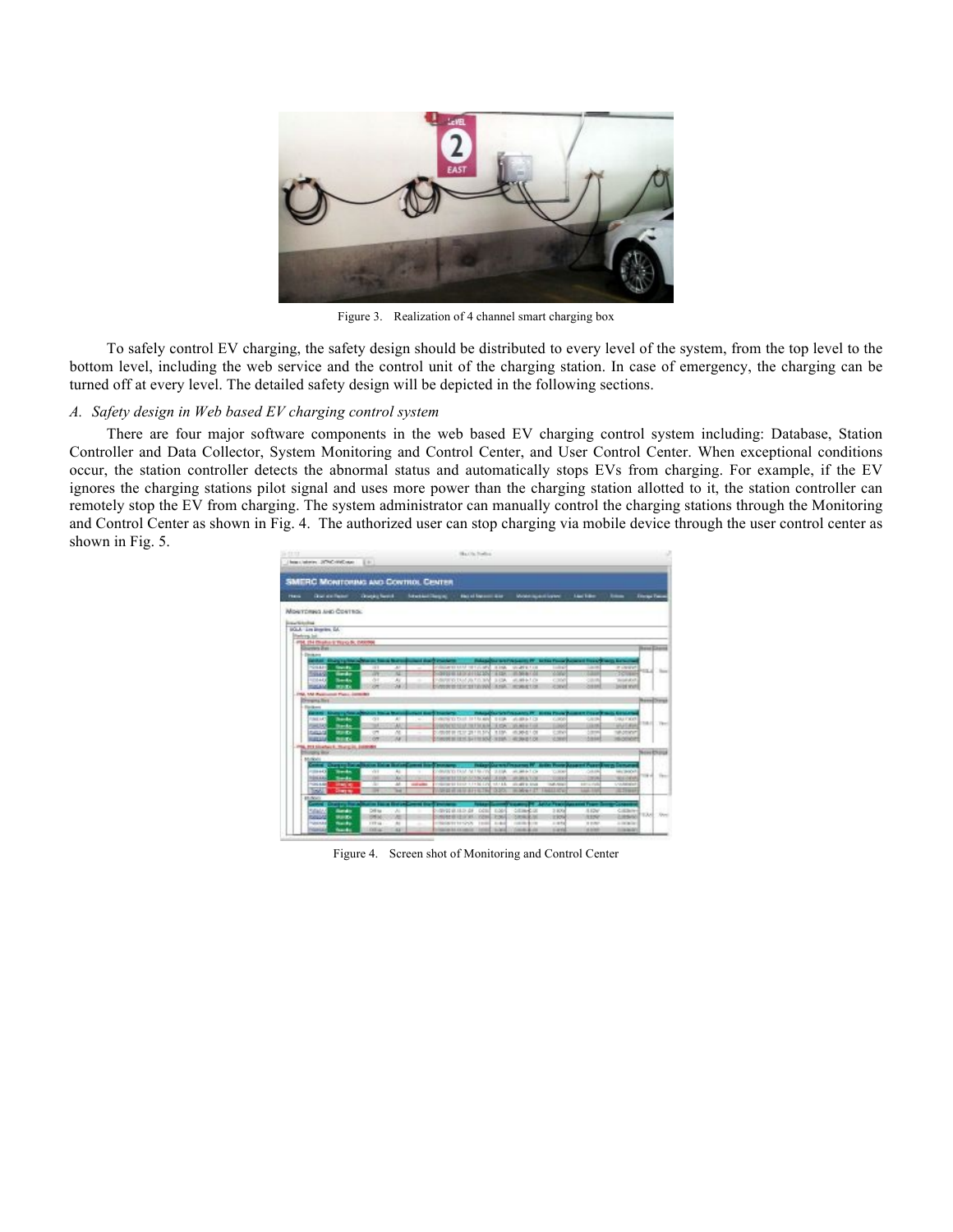

Figure 5. Screen shots of User Control Center: Map of stations

The server is capable of controlling the stations by sending out the command in the format: *comd [command] [channel] [parameter***].** The commands and returns are summarized in Table 1. TABLE I

| Command | Description and Example                                                             |
|---------|-------------------------------------------------------------------------------------|
| atrs    | Auto-reset the whole system, including gateway, meters, relays, and control<br>unit |
|         | comdatrs0000                                                                        |
|         | [return]: N/A                                                                       |
| rely    | Turn on/off the relay manually                                                      |
|         | Ex1: comdrely0101                                                                   |
|         | [describe]: turn on relay at channel 1                                              |
|         | [return]: duty0150rely0101plug0101stat0100                                          |
|         | $Ex2:$ comdrely $0100$                                                              |
|         | [describe]: turn off relay at channel 1                                             |
|         | [return]: duty0150rely0100plug0101stat0100                                          |
| stat    | Request charging station's channel status                                           |
|         | $Ex1$ : comdstat0100                                                                |
|         | [describe]: request channel 1 status                                                |
|         | [return]: duty0150rely0101plug0101stat0100                                          |

COMMANDS OF THE CHARGING STATION

The administrator can turn the relays on or off and check the on/off status of each channel by sending out the "stat" and "rely" commands. The command "rely0101" signifies that the channel 1 relay is on, while "rely0100" signifies it is off. Meanwhile, as long as the connection between the server and the charging station exists, the charging station can be reset manually or automatically on a schedule by having the administrator send out the "atrs" command.

Because of the lag in relevant forms of communication, including 3G, WiFi, ZigBee, and Cloud, any emergency action taken at the top level will have a delay time of  $T_{Delay\ TopLevel}$  that depends on the conditions of the wireless communication. Therefore, a fast acting local unit should be implemented to stop charging in case of emergency. This local control unit will be described in section B.

## *B. Safety Design in the Charging Station's Control Unit*

A control unit located within each charging station controls it. The control unit carries out commands from the server and transmits information back to the server. The schematic of the peripheral circuit in Fig. 6 is proposed to make pilot signals with variable duty cycles.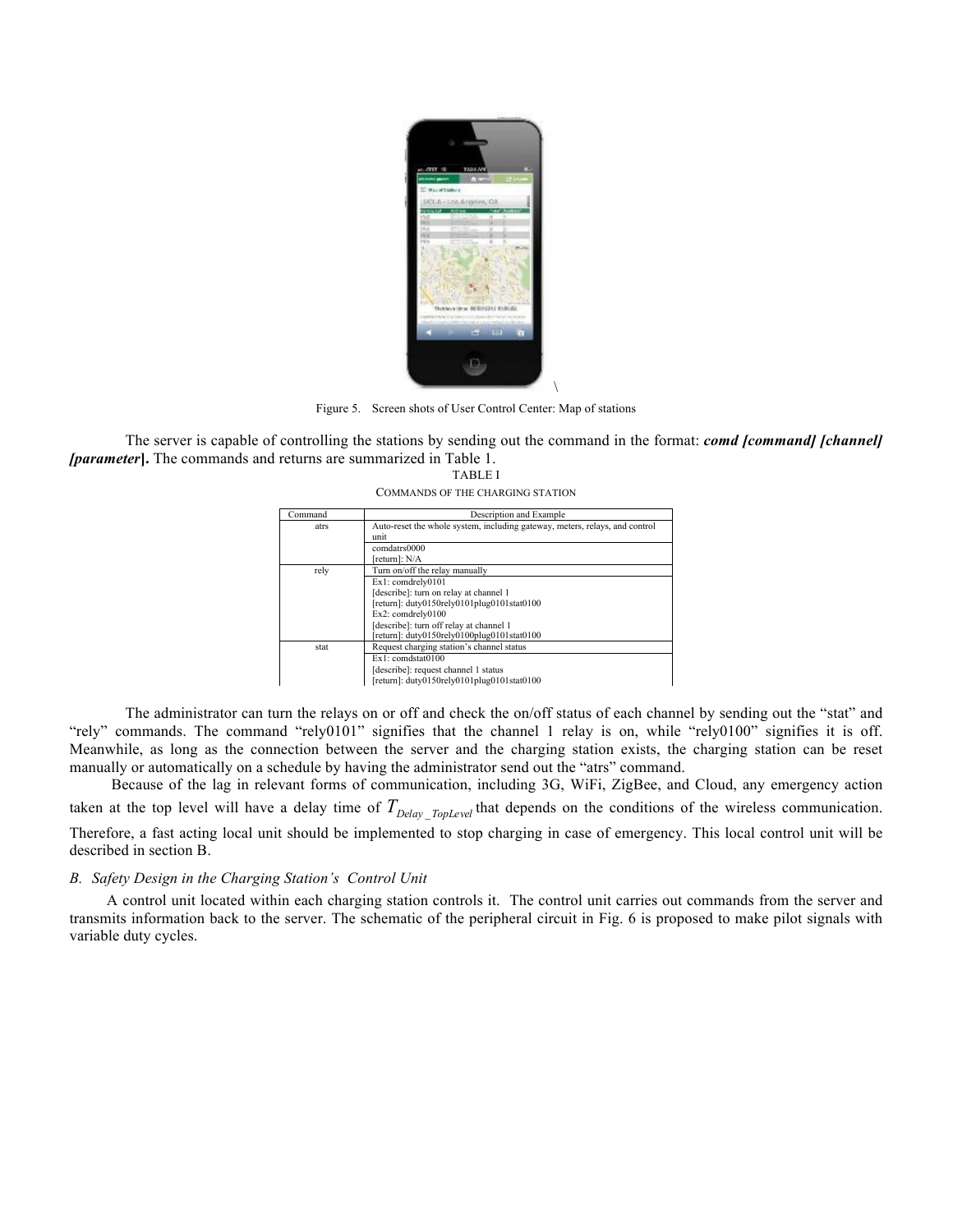

Figure 6. Peripheral circuit of Pilot Signal Monitor

The Pulse Width Modulation (PWM) signal produced by the pilot signal generator is amplified from 3.3V/GND to +/-12V by the Schmitt trigger and fed to the EV. After the Schmitt trigger is the unit gain buffer. The unit gain buffer separates the circuits so that the pilot signal monitor can observe the pilot signal without adding load effect to it. Note that a Schottky diode is inserted after the unit gain buffer because only the positive part of the signal will be monitored. To shrink the pilot signal to the A/D conversion range, an inverting amplifier with 1/3 gain is used. The peak value detection method is not utilized because it tends to be affected by unexpected spikes which make the measurement unreliable. Instead, an inverting active low pass filter (LPF) is used to average out the pilot signal so that a DC voltage can be measured by the pilot signal monitor. The realization of the control unit of the smart charging station is shown in Fig. 7.



Figure 7. Realization of the control unit: (1)Pilot Signal Generator (2)Pilot Signal Monitor (3)555 counter. (4)Relay Driver. (5)Schmitt Trigger. (6)Unit Gain Buffer. (7)Inverting Amplifier. (8)Inverting LPF.

According to the J1772 standard[12], the control unit should handle the pilot signal and Ground Fault Circuit Interrupter (GFCI) as shown in Fig. 8. Therefore, to meet the requirement, the schematic for a safety control for the relay is proposed in Fig. 9.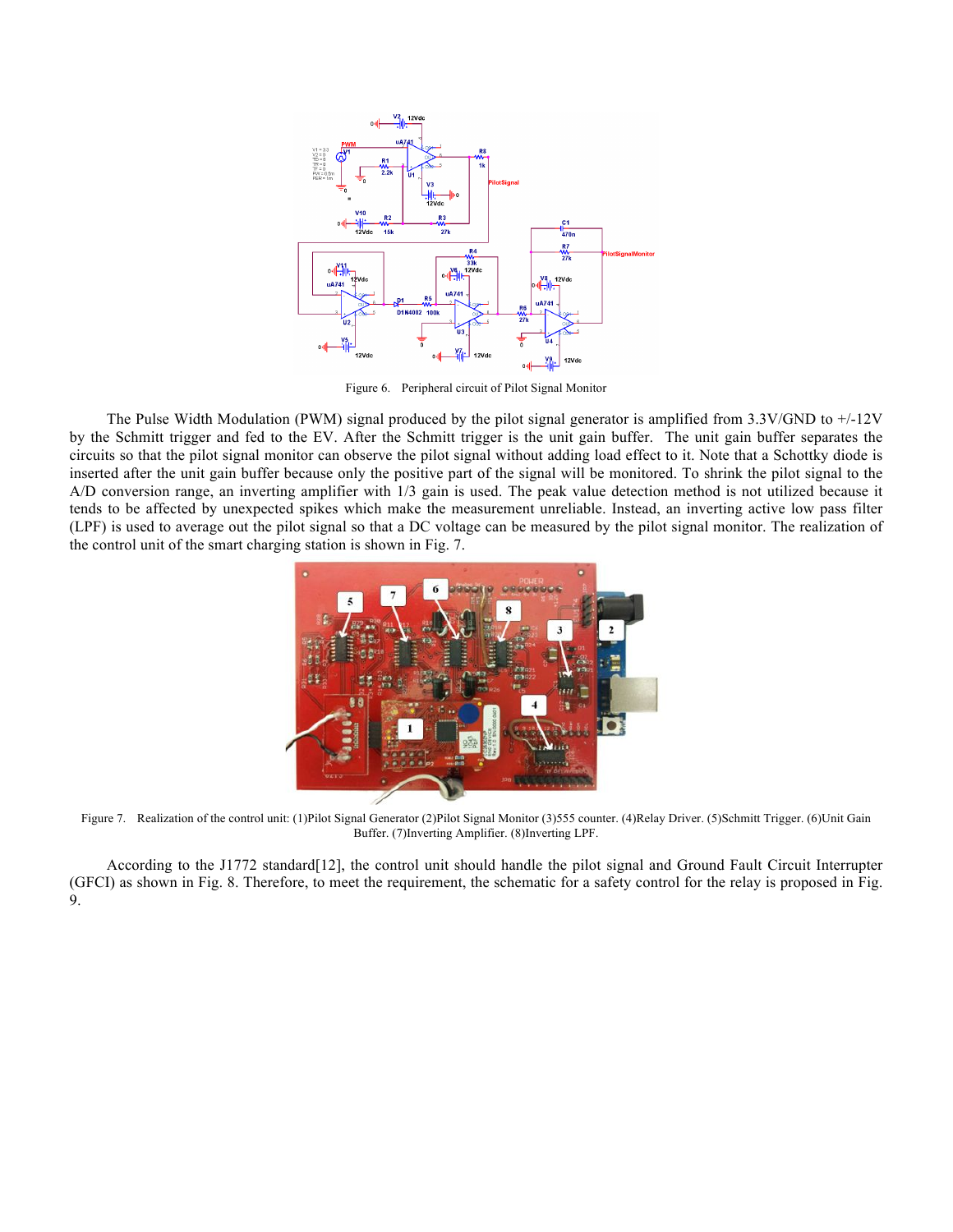





Figure 9. Schematic of Safety Control for the Relay

The pilot signal monitor controls one leg the safety relay's (SW4) coil power directly, while GFCI controls the other leg. When no EV is detected or the user unplugs the EV, one leg of the coil power of SW4 will be shut off by the Pilot Signal Monitor, shutting off power to the EV. The GFCI can be reset by the Pilot Signal Monitor with SW3. The system can be reset by SW5 when the Pilot Signal Monitor receives the "atrs" command from the server as described in Table 1.

#### *1) Detection of EV Plug-in Status*

In order to prevent electrical hazards, there should be no voltage on the handle until it is connected to an EV. According to J1772 specification[12], the EV plug-in status is detected with the pilot signal generated in the charging station. When there is no EV connected to the charging station, the voltage of the pilot signal pin on the handle should be DC +12V. After the user plugs in the EV, the voltage of the pilot signal pin should be  $+9V$  or  $+6V$ , depending on whether or not the EV is ready to accept the energy. The charging station will start to generate the pilot signal with a duty cycle that indicates the allotted power of the charging station. When the EV is full charged, the positive part of the pilot signal will be from  $+6V$  to  $+9V$ . When the user unplug the EV, the positive part of the pilot signal will be from  $+6V$  to  $+12V$ . According to these characteristics, the EV plug-in status detection is executed in the state machine of EV charging procedure in the firmware flow. The Timer Flag is set to 1 in the timer interrupt loop. After the detection of EV plug-in status process is finished, the Timer Flag will be set to be 0. Currently, the timer interrupt interval is set to 1 second in the firmware, which means the detection process is handled every 1 second. Note that the detection process time needs to be less than the interval of the timer interrupt so that the detection process can be handled correctly. Fig. 10 shows the firmware flow of the pilot signal monitor.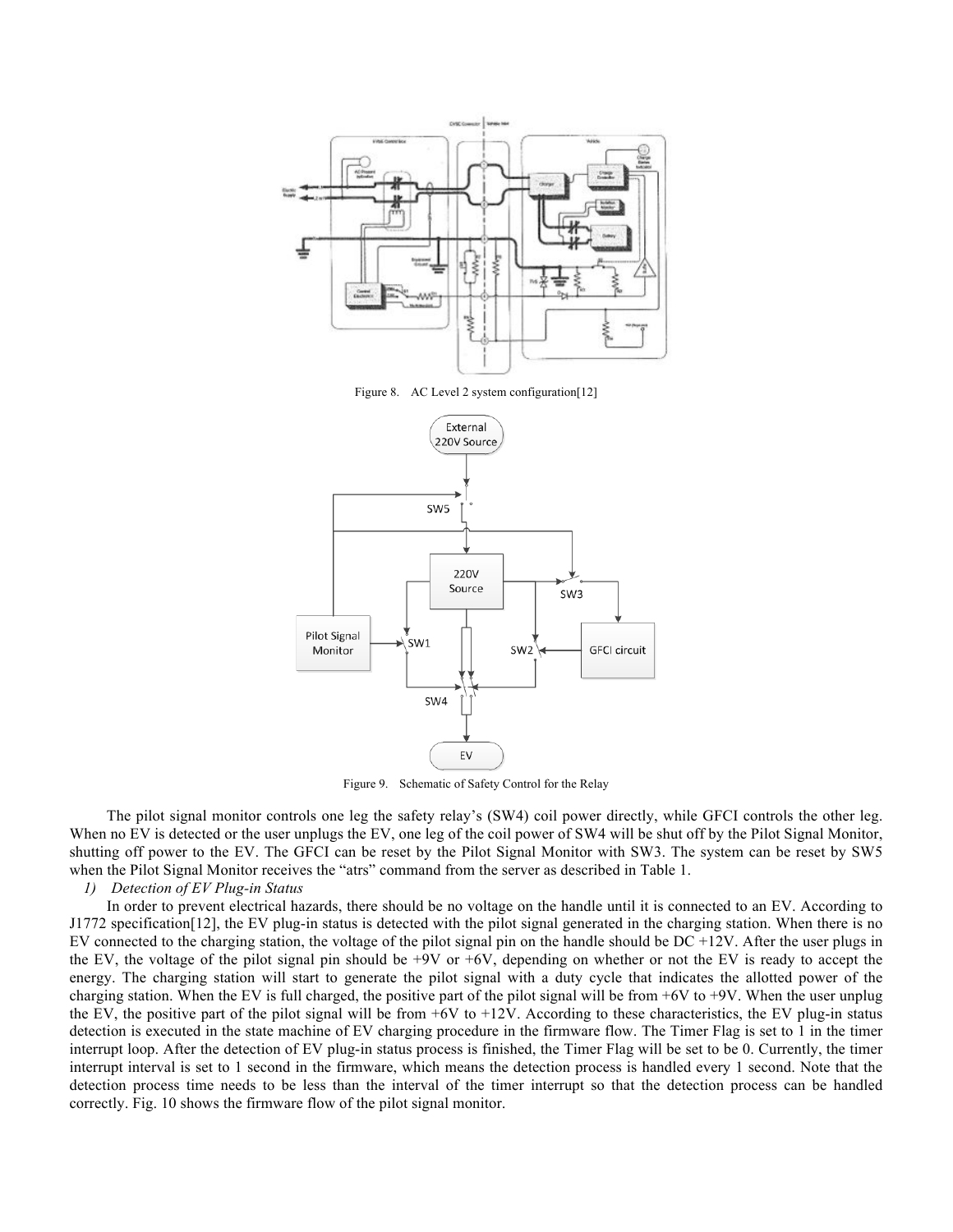

Figure 10. Firmware Flow of Pilot Signal Monitor

# *2) Ground Fault Circuit Interrupter (GFCI)*

When there is an abnormal diversion of current from one of the hot wires, the charging station is required to shut off the power immediately to prevent the hazard of electric shock. The GFCI circuit fulfills this duty by detecting the difference of current between two hot wires and shutting off the safety relay, SW4 in Fig. 9, when the difference has crossed threshold amperage. In [13], a GFCI is proposed with a microprocessor. To reduce the bill of material cost and increase the reliability, a pure hardware GFCI with remote reset function is proposed in Fig. 11.



Figure 11. Proposed GFCI circuit

This model features six major components: current transformer (CT), low-pass filter (LPF), non-inverting amplifier, voltage comparator, S-R latch, and Schmitt delay trigger circuit. The current transformer takes the difference between two hot wires and outputs a corresponding voltage. The LPF filters out undesired noise from the mechanical relay. The non-inverting amplifier magnifies the signal from the CT. The voltage comparator functions as an A/D converter that converts the amplifier's sinusoidal signal into a digital signal. The S-R latch starts off with an initial LOW state, and then once a HIGH input signal is received, the latch switches to a HIGH state and maintains it until the GFCI circuit is reset. The Schmitt delay circuit is needed to generate a short pulse signal provided to the S-R latch's reset pin so that every time the GFCI resets, the S-R latch returns to the initial state (LOW). Unlike the traditional GFCI which requires a manual press of the reset button, this GFCI simply needs a reset on its power source. Fig. 12 shows the realization of the GFCI circuit.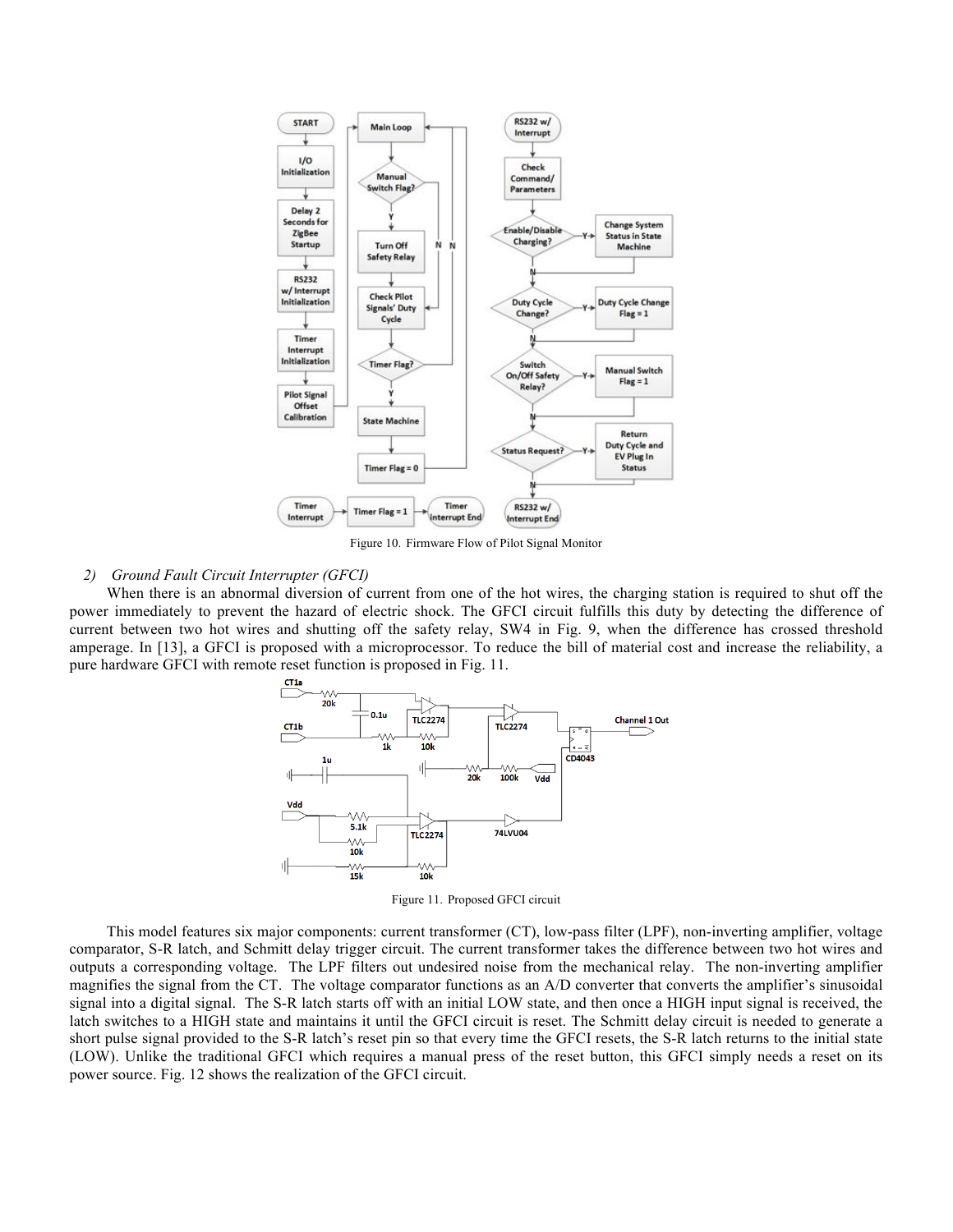

Figure 12. Realization of 4-channel GFCI circuit: (1)Schmitt Delay Trigger (2)Invertor (3)Voltage Comparator. (4)Non-inverting Amplifier. (5)SR Latch.

## III. EXPERIMENTS AND RESULTS

The experiments on the detection of EV plug-in status and the test of GFCI are performed and verified in the following sections.

*1) EV plug-in status detection*

In this experiment, the A/D values at the pilot signal monitor are measured with different duty cycles under two cases: EV charging and EV disconnected. The test-bed is a Nissan Leaf with 110V charging cable. Fig. 13 shows the setup of the experiment and Fig. 14 shows the results of the experiment.



Figure 13. Setup of experiment of changing current by duty cycle



Figure 14. A/D Value v.s. Duty Cycle of Pilot Signal

The results show that the A/D values of these two cases are clearly distinguishable and have good linearity. Even when the duty cycle is around 10%, which is 6A, (the minimum charging current of the J1772 specification), the pilot signal monitor's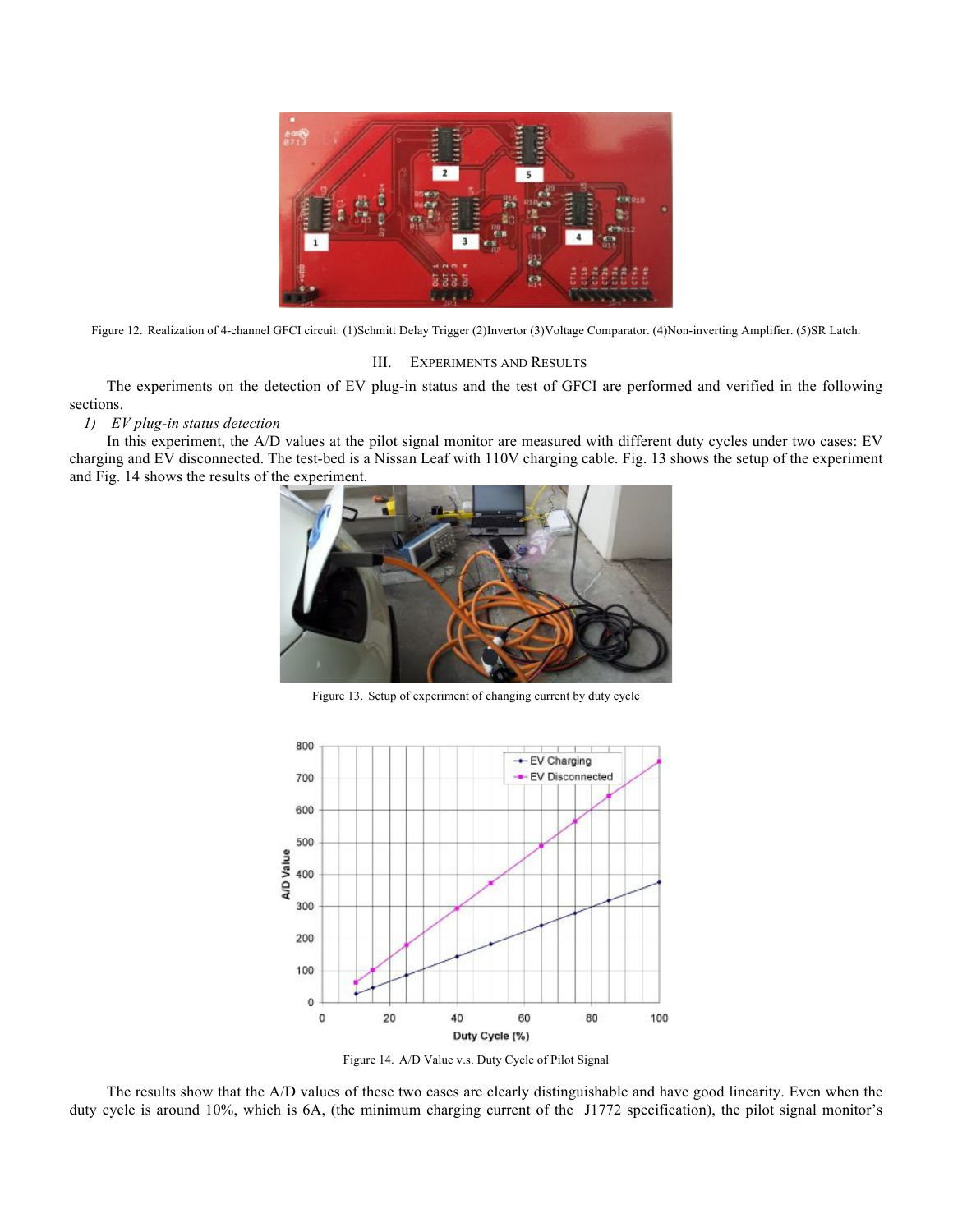resolution is still more than sufficient to detect the EV's plug-in status. The threshold value for EV plug-in status detection is set to be the average of these two cases.

# *2) Test of GFCI*

The trigger level and delay of the GFCI circuit are measured in this experiment with the schematics in Fig. 15. and setup in Fig. 16.



Figure 15. Schematics of GFCI test



Figure 16. Setup of experiment on GFCI circuit

In order to see the trigger level and delay time, in stead of flipping the TEST switch, which will cause a larger signal to trigger the circuit, the experiment procedure is as follows: (1) TEST switch ON; (2) GFCI is ON; (3) Relay, SW2 in Fig. 9, is ON. Fig. 17 shows the result of the experiment.



Figure 17. Result of GFCI test